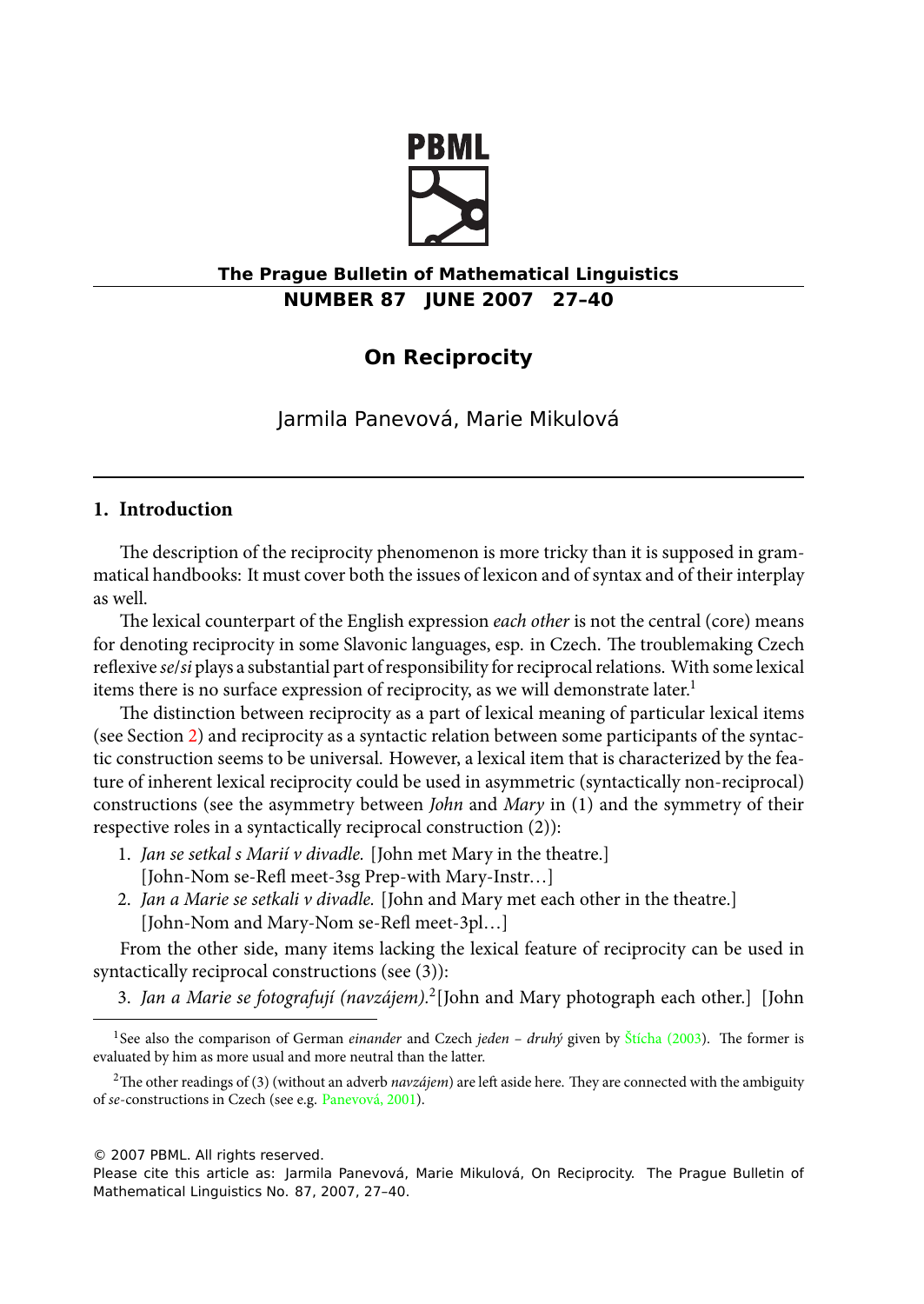<span id="page-1-0"></span>and Mary se-Refl photograph-3pl (each other)]

A sample of the classification of Czech verbs as to the lexical feature of reciprocity is given in Section 2. The syntactic reciprocity (using an operation of reciprocalization with its respective consequences for valency) as well as the problems connected with this approach will be described in Section 3. In Section 4 some results of searching for reciprocity phenomena in the electronic corpora of Czech will be presented.

### **2. Reciprocal and non-reciprocal verbs in Czech**

Czech verbs can be classified from this point of view into three classes. In the meaning of the Czech verbs from the classes A and B (see below) the feature of reciprocity is implied, though they can be used in unreciprocal constructions (see (4) and (5) below) as well. The verbs from the classes A and B differ from each other: the reciprocity of verbs from the class A is inherent; if they belong to the class of "reflexiva tantum", they have no unreciprocal counterpart, while the verbs from the class B are "derived" reciprocals, they have unreciprocal counterparts. The verbs from the class C are not lexically reciprocal.

## A. **Inherent reciprocal verbs**:

Reflexive verbs: *hádat se* [to quarrel], *prát se* [to fight], *utkat se* [to clash with], *přít se* [to quarrel], *setkat se* [to meet], *scházet se* [to meet], *loučit se* [to say good-bye], *domlouvat se* [to agree], *podobat se* [to resemble].

Irreflexive verbs: *zápasit* [to struggle], *soutěžit* [to compete], *diskutovat* [to discuss], *polemizovat* [to argue], *obchodovat* [to trade], *sousedit* [to neighbor], *splývat* [to blend].

# B. **Derived reciprocal verbs**:

*líbat se* [to kiss], *objímat se* [to embrace], *potkat se* [to meet], *pozdravit se* [to greet], *seznámit se* [to make an acquaintance], *vítat se* [to greet], *navštěvovat se* [to visit],*spojovat se* [to connect], *lišit se* [to differ].

## C. **Lexically non-reciprocal verbs**:

*líbat* [to kiss], *objímat* [to embrace], *fotografovat* [to photograph], *napodobovat* [to imitate], *popisovat* [to describe], *obviňovat* [[to](#page-2-0) blame], *oceňovat* [to appreciate], *osočovat* [to smear], *pomlouvat* [to gossip], *udávat* [to denunciate], *vidět* [to see].

In the asymmetric (non-reciprocal) usage of the verbs from A and B the implication that at [least two participan](#page-11-0)ts involved are included in the same action is highly probable, but it is not certain (see (4) and (5), where the lexical reciprocity is canceled):

- 4. *Starší syn se rád hádá s mladším.* [The older son **gladly** argues with the younger one.]
- 5. *Jan se chce s Marií líbat pokaždé, když ji vidí, ale ona se vzpírá.* [John **wants** to kiss Mary every time when he meets her but she refuses.]

Many verbs belong to the class C, consisting of the lexically non-reciprocal items, which could be syntactically reciprocalized (see Section 3). This class is wide and it seems to be open. It should be noticed that many of them have a reflexive derivation belonging to the class B (e.g. *líbat se* [to kiss], *objímat se* [to embrace]). This step, called by us a derivation, is understood by Chrakovskij (1999) as a difference between dynamic (*líbat* [to kiss]) and static verbs (*líbat se* [to kiss each other]).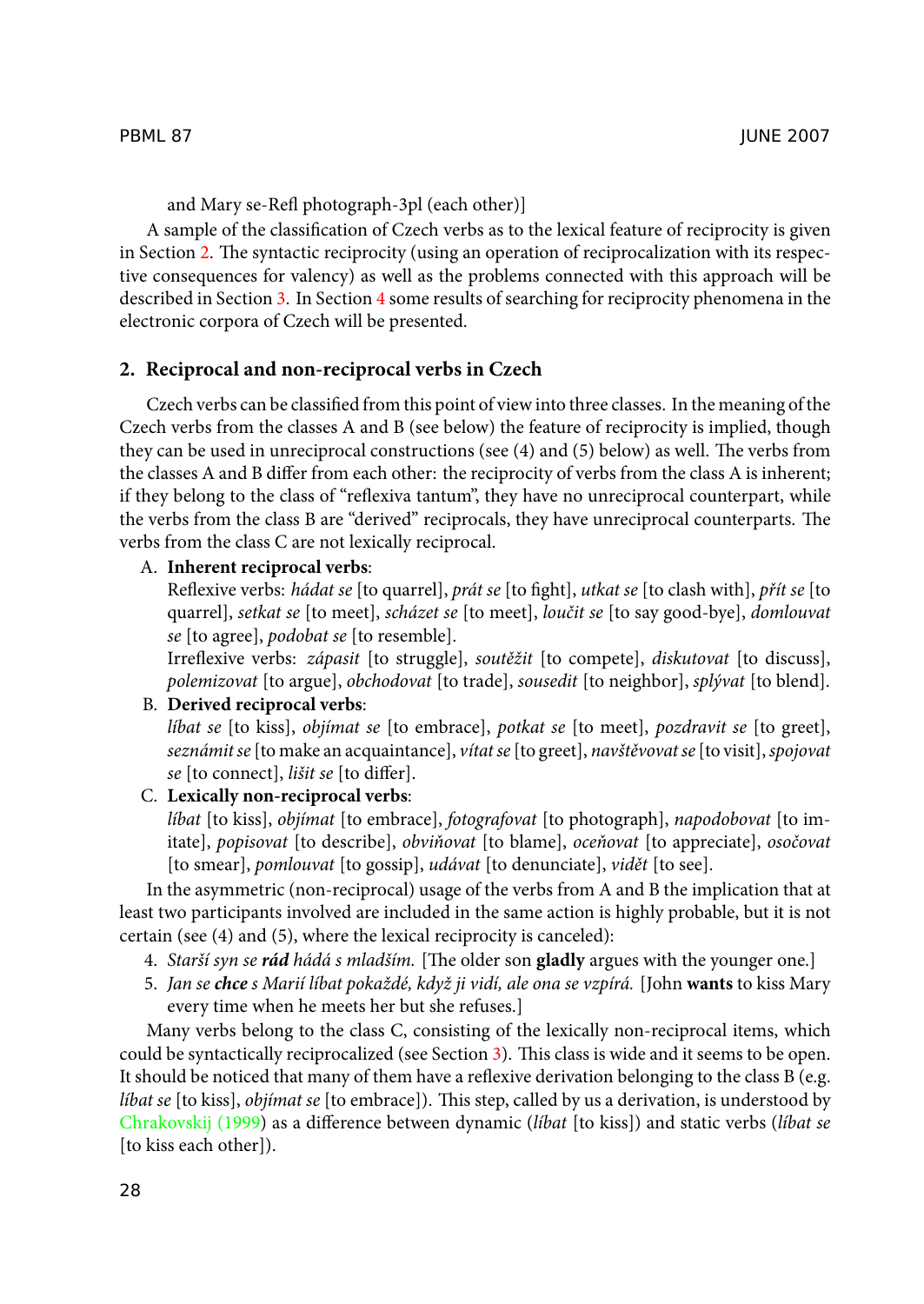<span id="page-2-0"></span>Jarmila Panevová, Marie Mikulová On Reciprocity (27–40)

# **3. Syntactic reciprocity**

We have described the syntactic operation of reciprocalization earlier Panevová (1999); Panevová (in press) in a more detailed way. Here, we only shortly repeat that the reciprocalization is a syntactic operation on the valency frames of verbs (and other lexical items) in which two valency slots are the bearers of the feature allowing [their symmetrical u](#page-11-0)sage, as is illustrated by sentence  $(11)$ . This feature is technically marked in the valency frame by the superscript R (see  $(6)$ ,  $(7)$ ).

6. *prát se* [to fight] - ACT*<sup>R</sup>* (Nom), PAT*<sup>R</sup>* (s + Instr) (class A)

7. *vzpomínat* [to remember] - ACT*<sup>R</sup>* (Nom), PAT*<sup>R</sup>* (na + Accus) (class B)

Verbs belonging to the classes A, B and C can be used in syntactically reciprocal [construc](#page-12-1)[tion in](#page-12-1) which one valency slot of the verb is deleted. The deletion is reflected in the syntactic structure either as a plural noun in subject $^3$  (single elements of the plural noun participate in the same way in the action, see (8)) or as a coordinated construction of subjects (where the elements participating on the action is separated, see (9))<sup>4</sup>. In Chrakovskij (1999), the term "soprjazhenije rolej" (combining of the roles) is used for the noun in plural or for the members of coordination.

- 8. Sourozenci se perou. [The siblings se-Refl fight.]
- 9. *Jan a Robert se perou.* [John and Bob se-Refl fight.]

Other conditions for the using of this operation are also described elsewhere Panevová (1999): the homogeneity of the combined participants as to their lexical meaning and as to their position in the topic/focus articulation are required (see (10a), and unacceptability of (10b)) as well as the validity of paraphrases (11a) and/or (11b) for (11) are necessary:

- 10. (a) *Jan se setkal s námitkami.* [John se-Refl met the objections.]
	- (b) *\*Jan a námitky se setkali.* [John and objections met.]
- 11. *Jan a Marie se líbají.* [John and Mary se-Refl kiss-3pl] ← (11a), (11b) (a) *Jan líbá Marii a (zároveň) Marie líbá Jana.* [John kisses Mary and (simultaneously) Mary kisses John.]

(b) *Jan se líbá s Marií a (zároveň) se Marie líbá s Janem.* [John se-Refl kisses Mary and (simultaneously) se-Refl Mary kisses John.]

We encounter here a theoretical problem: (11) is described as ambiguous because it has two sources (11a) and (11b). If we take into account the other means for expressing reciprocity in Czech (the expression *jeden – druhý* [each – other]), we actually receive two different paraphrases: (12a) and (12b) for (11a) and (11b), respectively:

12. (a) *Jan a Marie líbají jeden druhého.* [John and Mary kiss-3pl each-Nom other-Accus] (b) *Jan a Marie se líbají jeden s druhým.* [John and Mary se-Refl kiss-3pl each-Nom s-Prep other-Instr sg]

<sup>&</sup>lt;sup>3</sup>Examples in which the reciprocalization does not include the subject position are discussed in Panevová (1999).

<sup>4</sup>e collective (uncountable as well as countable) nouns (e.g. *šlechta* [aristocracy], *dělnictvo* [labour], *mužstvo* [team], *rodina* [family], *vláda* [government]) have to be understood as a semantical plural.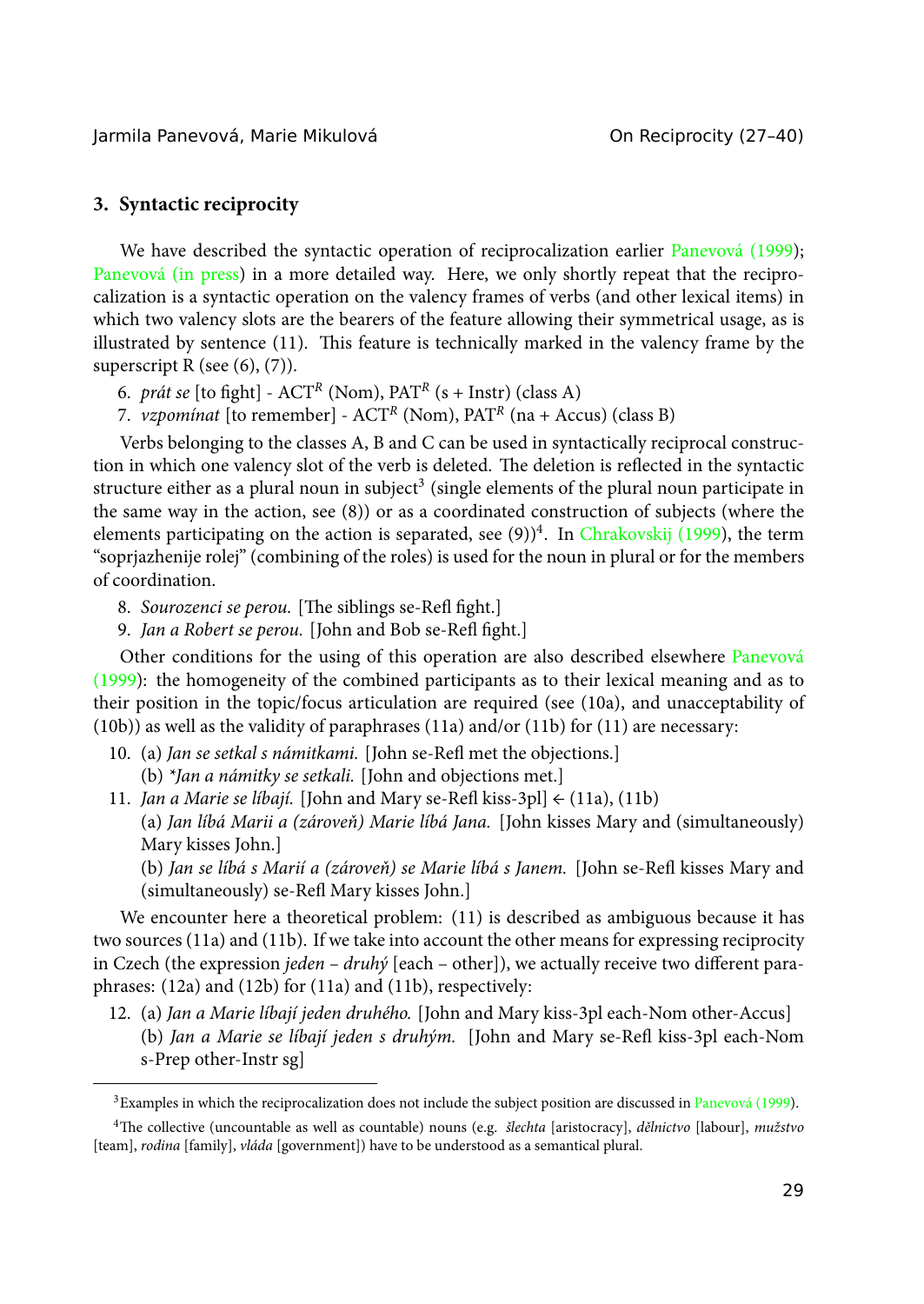In (12a) the lexical element *each – other* is obligatory (its absence would cause ungrammaticality of this construction), while in (12b) it is optional. In (12a), it stands instead of a reflexive pronoun as a true reflexive in Accusative. In (12b), the elements *each - other* are used with the derived reciprocal verb *líbat se* [to kiss se-Refl] as optional and the syntactic construction (with the Objective moved in the coordinated Actor/Subject) is both grammatical and reciprocal.

The conclusion of this observation may be formulated as follows: There are two different lexical items in Czech lexicon: *líbat* [to kiss] and *líbat se* [to kiss se-Refl] belonging to the classes C and B, respectively; in their valency frames their both Actors and Objectives (Patients) bear a superscript R. The use of the superscript gives at least one common ambiguous output and some paraphrases different for (11a) and (11b).

## **4. Formal expressions of reciprocity in Czech**

Analyzing the formal expressions of the syntactic reciprocity in which the first participant (Actor) and some other participant are involved,<sup>5</sup> we have received a scale of means which are partially grammatical, partially lexical, some of them standing on the boundary between lexicon and grammar.

**4.1.** With the inherent reciprocal verbs (class A) and derived inherent reciprocal verbs (class B) the change of syntactic structure (i.e. a multiplied subject and a missing valency member) is a sufficient marker of reciprocity in principle and no overt expression for it is needed. However, the material from corpora<sup>6</sup> shows, that the situation is more complicated and differs from one verb to another. With some verbs such zero expression is either ambiguous (see (13), (14)), or strange (up to unacceptability), see (15), (16):

- 13. *Američtí poradci jednají o Ulsteru.* (PDT) [American advisors negotiate Ulster.]
- 14. *Všechna mužstva bojují o místo, které zajišťuje start v evropských pohárech.* (SYN2005). [All teams fight for the position guaranteed the start in the European cups.]
- 15. *?Matka a dcera se podobají.* [Mother and daughter resemble each other.]
- 16. *?Země EU obchodují.* [The countries of EU trade.]

However, many sentences with zero expression of reciprocity with the verbs from A and B classes sound well enough [and their reci](#page-12-1)[procal interpreta](#page-12-2)[tion is obvious, see](#page-12-3) e.g. (17), (18):

- 17. *Pověření poslanci budou o základních principech důchodového pojištění zřejmě ještě dlouho diskutovat a mohou padnout závažná rozhodnutí.* (PDT) [Charged deputies will discuss basic principles of tax insurance and important decisions may be achieved.]
- 18. *V těchto místech komické i chmurné stránky počítačové historie splývají.* (PDT) [In these places funny and sad points of the computational history blend.]

<sup>5</sup>Other issues, such as multiplied reciprocity with which several pairs of participants enter the syntactically reciprocal relation (such as *Pavel a Jan spolu mluvili o sobě navzájem.* [Paul and John talked with each other about each other.]), the reciprocity between a participant and a free adverbial as well as the reciprocity between noun complementations are studied elsewhere Panevová (1999); Panevová (in press); Mikulová et al. (2005).

<sup>6</sup>We have used the Czech National Corpus (CNC) in its variant SYN2005 (morphologically tagged corpus) and the syntactically annotated corpus the Prague Dependency Treebank (PDT) in its version 2.0.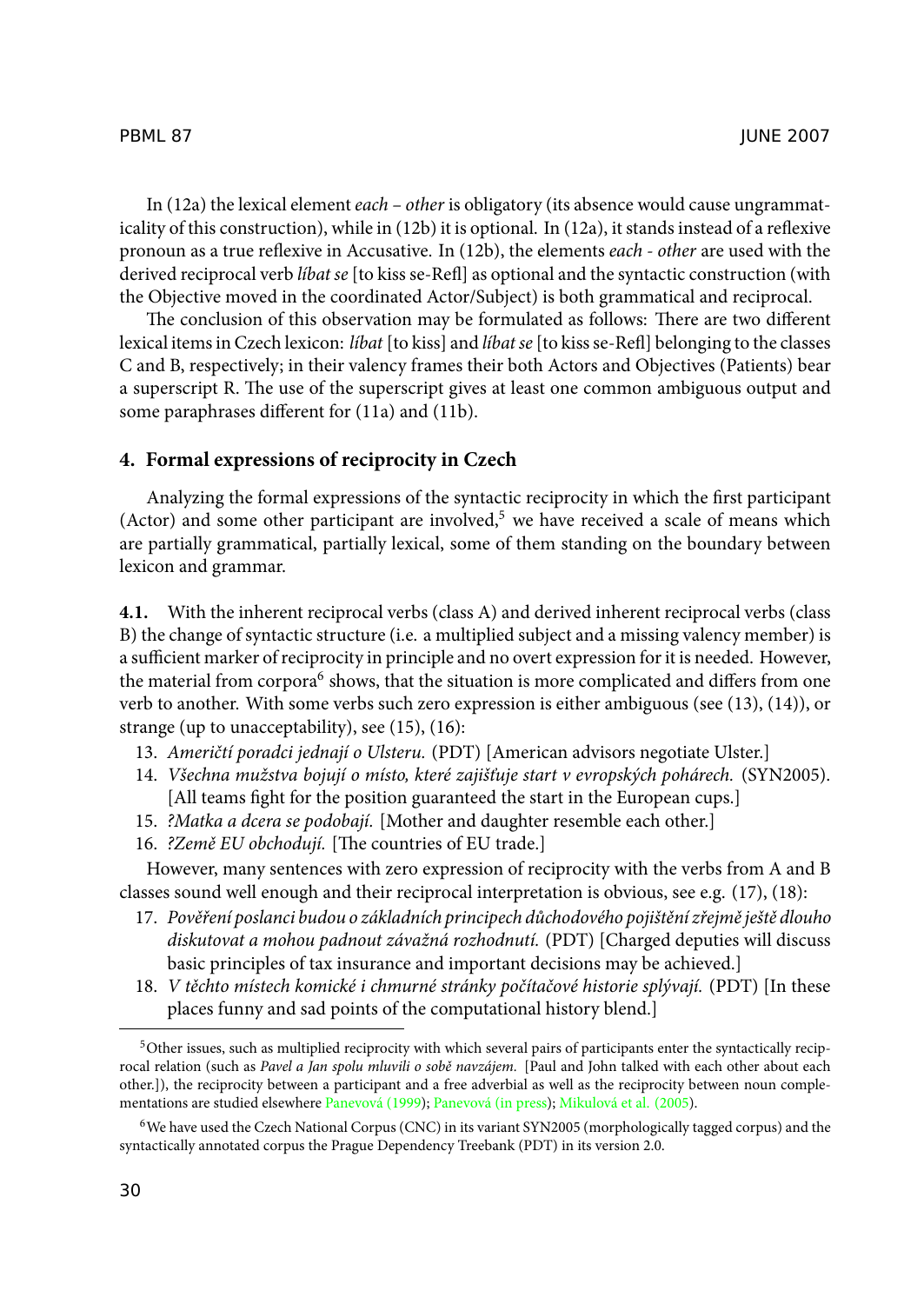Jarmila Panevová, Marie Mikulová On Reciprocity (27–40)

The interpretation of the empty valency position probably depends on the semantics of the given verb and on the wider context of the sentence. The verbs *soutěžit* [to compete], *soupeřit* [\[to compete\], for inst](#page-12-4)ance, presuppose the existence of the other competitor by their lexical meaning. Therefore, such sentences as (19), (20) are undoubtedly reciprocal:

- 19. Firmy by měly soutěžit kvalitou poskytovaného servisu nebo cenami. (SYN2005) [The companies would compete as to the quality of the delivered services or as to the prices.]
- 20. *…týmy České republiky, Finska, Ruska a Švédska soupeří o neoficiální titul mistra Evropy.* (PDT) […the teams of Czech Republic, Finland, Russia and Sweden compete for unofficial title of European champions.]

On the contrary, verbs such as *bojovat* [to fight], *zápasit* [to struggle] may have beside the interpretation of "a fight of rivals" also an interpretation "to fight to reach something" (see also Lopatková et al., 2006). Therefore, the empty valency position also opens other interpretations than the reciprocal one (see (14) above and (21), (22); the reciprocal interpretation is, of course, excluded in some cases (see (23), (24)):

- 21. *Tehdy zde bojovali Mohykánovi bratři a příbuzní.* (SYN2005) [At that time Mohykan's brothers and relatives fought there.]
- 22. *…národy bojují o území a přírodní zdroje, jednotlivci bojují…* (SYN2005) […nations fight for territories and natural sources, individuals fight for…]
- 23. *Pohled na malá prasátka, jak zápasí, aby se postavila na vlastní nohy.* (SYN2005) [A view on little pigs how they struggle to stand on their own legs.]
- 24. *Ale Renovi jezdci zápasili o holý život.* (SYN2005) [However, Reno's riders struggled for their poor life.]

A similar behavior as of the verb *bojovat* [to fight] is proper to the verbs with an Addressee (expressed in Czech by the prepositional phrase s with Instrumental) such as *diskutovat* [to discuss], *polemizovat* [to argue], *mluvit* [to talk], *hovořit* [to talk], *souhlasit* [to agree], but also by such inherent reciprocals as e.g. *prát se* [to fight], *loučit se* [to part], see (25), (26):

- 25. *Můj mladší i starší syn se ve škole rádi perou.* [My younger son and older one love to fight at school.]
- 26. *Otec a matka se už loučí, odjíždějí na léto na chatu.* [Our father and mother say good bye, they are leaving for the country cottage for the summer.]

**4.2.** With the verbs analyzed here, certain optional lexical expressions can be used. In Czech the adverbs *spolu* [together], *navzájem/ vzájemně* [each other], the prepositional construction *mezi sebou* [among/between each other] and the expression with a special agreement *jeden – druhý* [each other] belong to these optional means. Due to the grammatical features of the latter item<sup>7</sup>, we classify it as an alternative (semi)grammatical means for the reciprocity in Czech. The items enumerated here are interchangeable in majority of contexts, however, sometimes some of them sound peculiarly; see (27), (28), (29):

<sup>7</sup> In examples (12a) and (12b) above, the mixed character of the agreement of this complex item is illustrated: Its first part *jeden* agrees with the nominative of subject, its latter part *druhý* is required by the missing participant as to its case.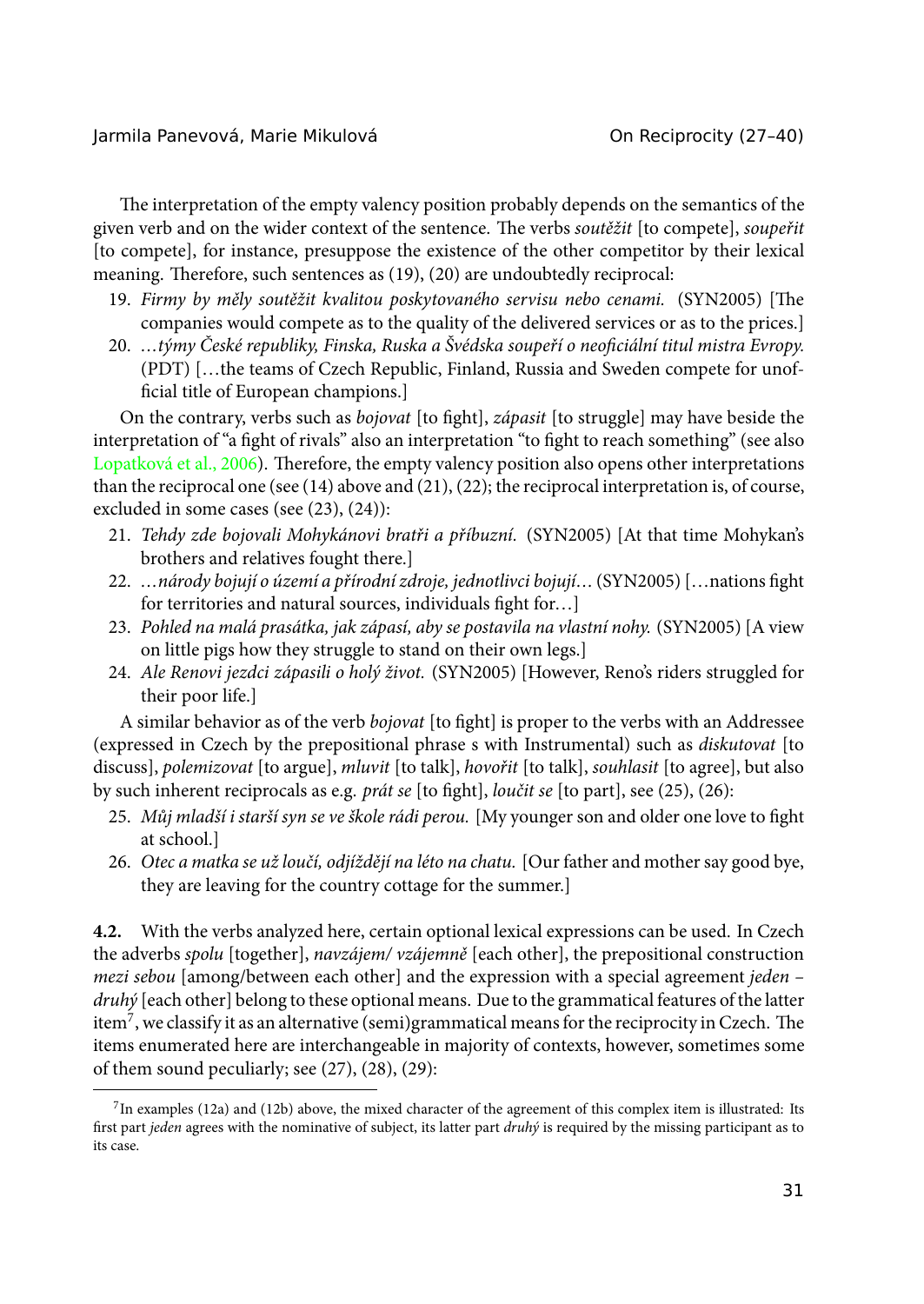- 27. *Jak jsem později zjistil, soutěžili mezi sebou, kdo přijde s lepším příběhem.* (SYN2005) [As I have recognized later, they competed with each other, who would bring the better story.]
	- (a) *…soutěžili spolu…*
	- (b) *…soutěžili vzájemně…*
	- (c) *…soutěžili navzájem…*
	- (d) *…soutěžili jeden s druhým…*
- 28. *Po následující dva roky Mirea a Vlad spolu bojovali o valašský trůn.* (SYN2005) [During the next two years, Mirea and Vlad were fighting over the Moravian throne.]
	- (a) *…mezi sebou bojovali …*
	- (b) *…vzájemně bojovali …*
	- (c) *…navzájem bojovali …*
	- (d) *…jeden s druhým bojovali …*
- <span id="page-5-0"></span>29. Účastnící kongresu se navzájem rozloučili a odjeli do svých domovů. [The participants of the congress said their farewells to e[ach ot](#page-6-0)h[er and](#page-7-0) left for their homes.]
	- (a) *…se spolu rozloučili…*
	- (b) *…se vzájemně rozloučili…*
	- (c) *[…se mezi seb](#page-12-4)ou rozloučili…*
	- (d) *…se jeden s druhým rozloučili…*

**4.3.** We have analyzed some samples of the occurrences of the verbs studied in this paper in CNC. The frequency of the selected verbs in the corpus  $SYN2005$  is indicated in Table 1. Since these figures reflect all senses and all forms of selected verbs, they are of no great interest; they have partially influenced our selection of the samples studied in detail. Illustrative results of these studies will be described in Sections 4.3.1 - 4.3.6. We have excluded from the detailed analysis the verbs with many senses, such as *mluvit* [to talk] having 10 senses according to Lopatková et al. (2006) and the verbs with low frequency, such as *polemizovat* [to argue].

| Table 1. Number of the occurrences of the selected verbs in the corpus SYN2005 |  |  |  |
|--------------------------------------------------------------------------------|--|--|--|
|--------------------------------------------------------------------------------|--|--|--|

| mluvit [to talk]              | 46 213  |
|-------------------------------|---------|
| souhlasit [to agree]          | 12 040  |
| bojovat [to fight]            | 8889    |
| diskutovat [to discuss]       | 3074    |
| <i>splývat</i> [to blend]     | 1 1 5 3 |
| soutěžit [to compete]         | 1 1 3 8 |
| zápasit [to wrestle/struggle] | 1 1 3 6 |
| soupeřit [to compete]         | 654     |
| polemizovat [to argue]        | 323     |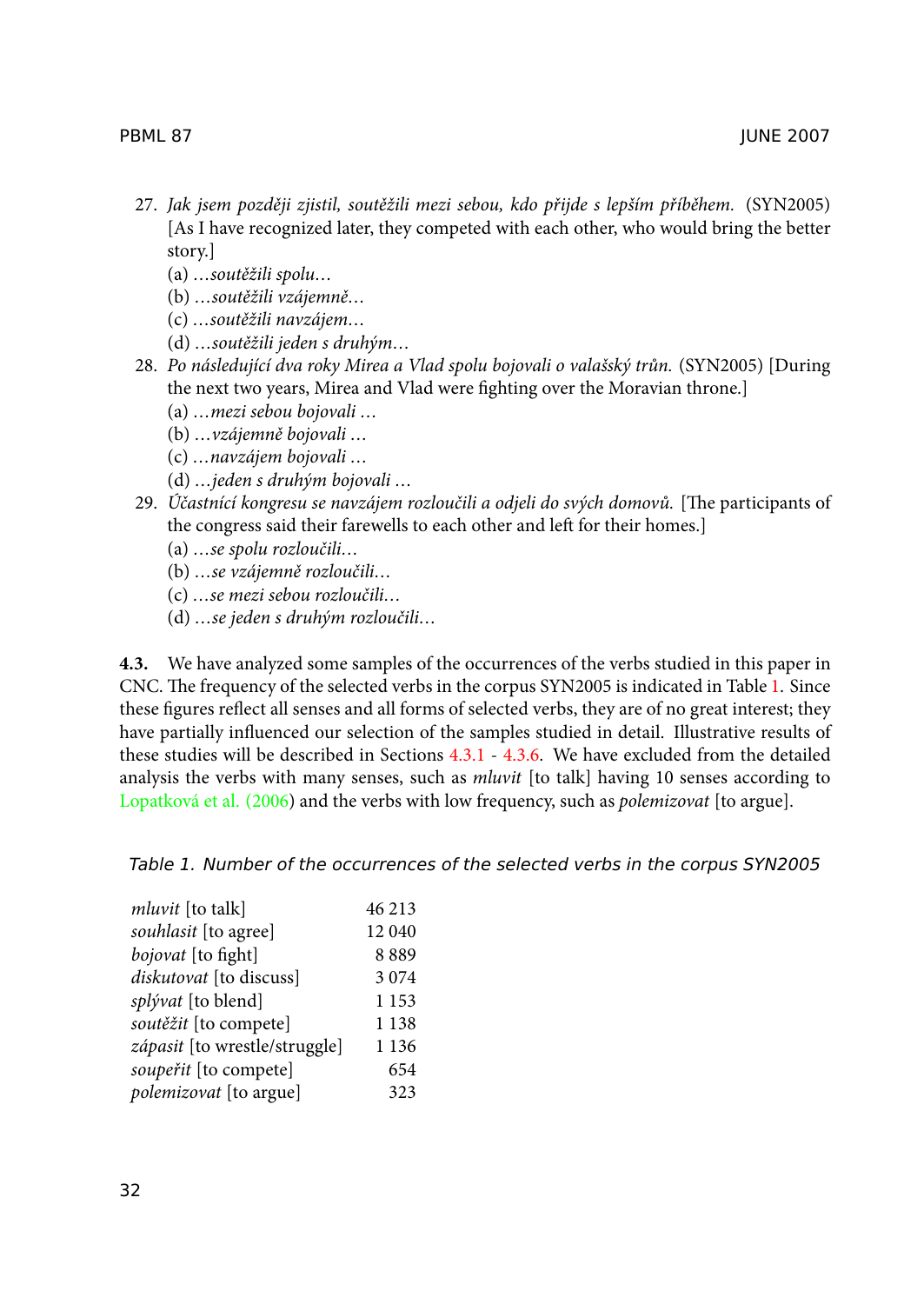<span id="page-6-0"></span>Jarmila Panevová, Marie Mikulová Chronicová, On Reciprocity (27-40)

**4.3.1.** Among three senses of the verb *souhlasit* [to agree] (see Lopatková et al., 2006) we are interested in the sense 1 "somebody agrees with somebody". In the sample of the first 120 occurrences from SYN2005, there are only 2 occurrences of the sense 1 with a possible reciprocity reading, see (30):

30. *Nevěděli jsme, jak ho budeme chytat, ale všichni jsme souhlasili.* (SYN2005) [We did not know, how to catch him, however, we all agreed.]

**4.3.2.** In the sample of 400 occurrences of the verb *bojovat* [to fight], only 51 examples allow a reciprocal reading, in 3 among them, the adverb *spolu* [together] is present, in 4 the expression *mezi sebou* [among/between each other] is used. In 20 sentences, the general Actor appears and the interpretation "everybody involved fights with everybody"<sup>8</sup> is very probable (see (31)). In the rest of examples, reciprocity is highly probable too, see (32):

- 31. *Bojovalo se současně ve třech světadílech.* (SYN2005) [It was fought on three continents simultaneously.]
- 32. *Když se naskytla práce pro jednoho, bojovali o ni všichni nezaměstnaní.* (SYN2005) [When a job for one person appeared, all unemployed fought over it.]

**4.3.3.** The verb *zápasit* [to struggle/wrestle] in one of its senses, which are interesting from the point of view studied here, is close to the verb *bojovat* [to fight]. Among 150 occurrences of this verb in SYN2005, 50 examples are clearly reciprocal, in 18 sentences, the adverb *spolu* [together] is present (see (33)), in 2 of them, the expression *mezi sebou* [among/between each other] is used (see (34)):

- 33. *Rvali jsme se a zápasili spolu za měsíčního svitu.* (SYN2005) [We fought and struggle together in the moonlight.]
- 34. *Je říje, jeleni mezi sebou zápasí.* (SYN2005) [It is rutting season, the stags struggle with each other.]

**4.3.4.** Among 150 occurrences of the verb *diskutovat* [to discuss] from the SYN2005, the reciprocal relation between Actor(s) and Addressee(s) is present in 99 sentences; however, in 54 of them, it is the case of their generalization (see (35)); the lexical means are present rarely: 2x *spolu* [together] (see (36)) and 1x *mezi sebou* [among/between each other]. Ho[wever, in](#page-12-5) [some](#page-12-5) occurrences, esp. from scientific texts this verb looses its meaning "to have a discussion with an opponent" and it has the meaning of simple presentation (see (37)):

- 35. Diskutovalo se stále o stejných problémech. (SYN2005) [The same problems were discussed all the time.]
- 36. *Diskutovali spolu o schopnostech...* (SYN2005) [They discussed together the abilities of...]
- 37. *Některé normativní důsledky budeme diskutovat v jedné z následujících kapitol.* (SYN2005) [We shall discuss some normative consequences in one of the following chapters.]

<sup>&</sup>lt;sup>8</sup>The considerations about the features of general actor, allowing its reciprocal usage, are included in Panevová (2006).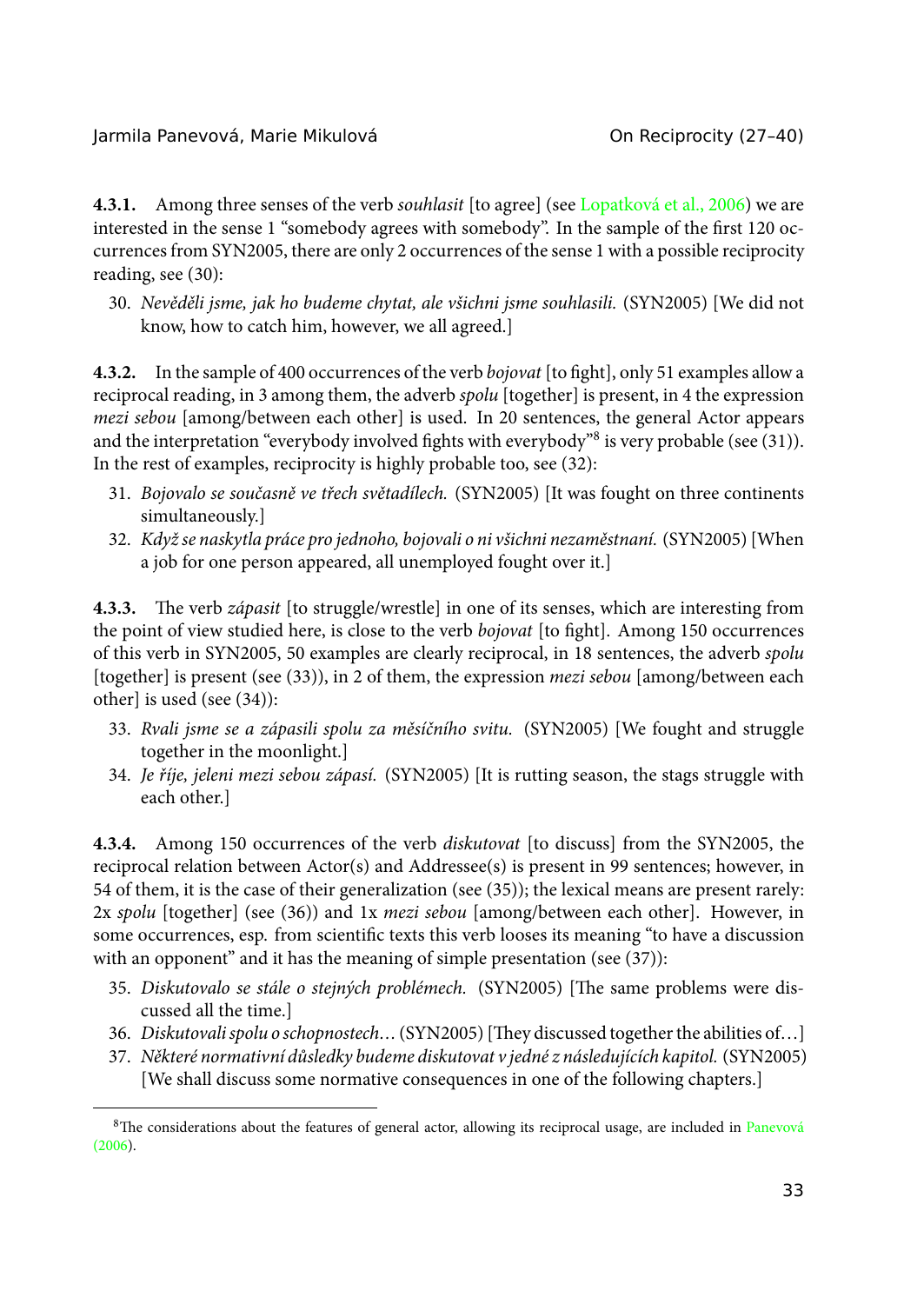<span id="page-7-0"></span>**4.3.5.** In the sample of 150 occurrences of the verb *soutěžit* [to compete], there are 43 examples enforcing the syntactic reciprocity (the rest of them display the asymmetrical usage, see (38)), among these 43 in 6 sentences the expression *mezi sebou* [among/between each other] is present, in 5 *spolu* [together] and in 1 *navzájem* [each other] occurs, see (39):

- 38. *To je vyšetřovací zařízení, s nímž irácká tajná služba mohla soutěžit leda ve snu.* (SYN2005) [This is the investigative equipment with which Iranian secret services could compete let above the dream.]
- 39. Samci navzájem soutěží o místo na společenském žebříčku. (SYN2005) [The males compete with each other to reach for a top social position.]

**4.3.6.** The verb *soupeřit* [to compete] differs from *soutěžit* [to compete] by a stylistic feature, the former is bookish, while the latter is neutral. Among 150 occurrences, 54 sentences display syntactic reciprocity, in 7 of them, the adverb *spolu* [together] is present, in 7, the expression *mezi sebou* [among/between each other] is included, see (40):

40. Proto tyto ženy soupeřily mezi sebou v umění zalíbit se mužům. (SYN2005) [Therefore these women competed with each other in their skills to be loved by men.]

**4.3.7.** We wanted to demonstrate by the illustrative material, described in Sections 4.3.1 to 4.3.6, that the power of combined the lexical and syntactical reciprocity is so strong that the speakers rarely feel the necessity to use an explicit (optional) lexical means for the reciprocity.

**4.4.** The expressing of the reciprocity with the verbs from the open class C, where some of their participants fulfil the conditions for reciprocalization, is a bit more complicated. The means of expression depe[nd](#page-2-0) on the original morphemic form of a participant required by the valency frame that is moved to the subject position.

**4.4.1.** If the participant (Patiens or Addressee) expressed by the accusative is involved in the reciprocity relation, there are two possibilities for the syntactic reciprocalization:

(i) (True) reflexive pronoun *se* is used. The examination of the corpus material did not fully prove that in favor of avoiding ambiguity, the lexical means (*navzájem/spolu/mezi sebou*) are used regularly at least with verbs having a counterpart in a derived reciprocal (B type). Sentences (41), (42) are ambiguous as to the source of the reciprocity in accordance with our assumptions from Section 3; however, their reciprocal meaning is obvious:

- 41. *Ti dva se tam líbali*. [The couple kissed each other there.]
- 42. Seděli vedle sebe, objímali se kolem ramen. (SYN2005) [They were sitting next to each other and embraced each other around the shoulders.]

For the verbs without a derived reciprocal counterpart, the reciprocal meaning is transparent only in presence of a lexical means for reciprocity (see (43)) while in (44) the reciprocity is not granted:

43. *Dokonce se vzájemně fotografujeme.* (SYN2005) [Eventually, we photograph each other.] 44. *…vedou tudy koleje. Protože vlak nejede, fotografujeme se alespoň u nich.* (SYN2005)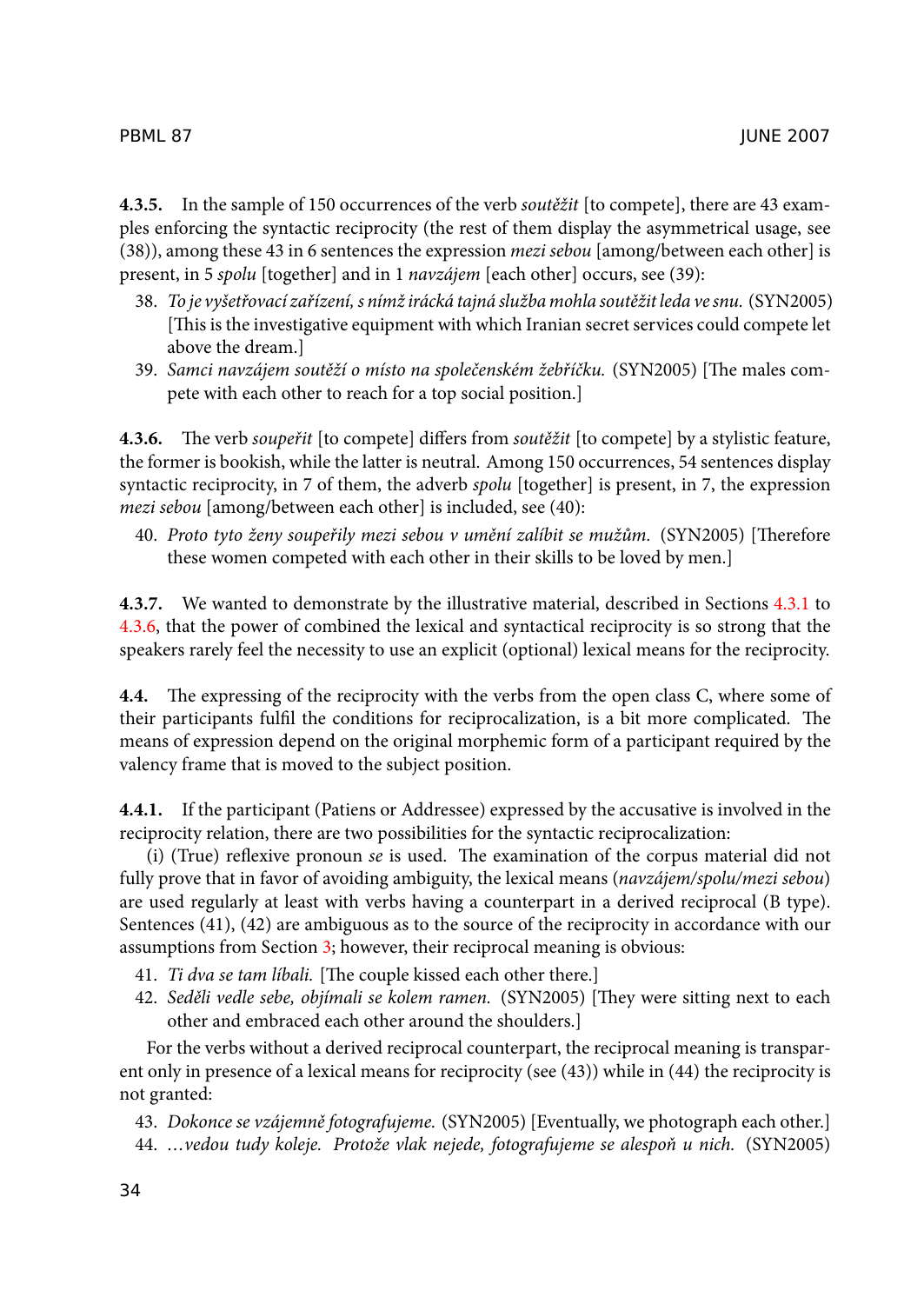[…there are rails here. Since the train is not coming, we at least photograph ourselves/each other by them.]

Within the sample of 250 occurrences of the verb *fotografovat* [to photograph] from SYN2005, a lexical means for reciprocity was used only twice (see (43) above).

Analyzing all occurrences of the verb *okukovat* [to take a look at] (163 in the SYN2005), we have found only one example of reciprocity, see (45):

45. *Kočky vyčkávají, navzájem se okukují.* (SYN2005) [The cats are waiting, they are taking a look at each other.]

(ii) The other expression of reciprocity is manifested by *jeden – druhý [each other]*, see (46),  $(47):^{9}$ 

46. *Ve škole napodobují jeden druhého.* (SYN2005) [They imitate each other at school.]

47. *…pokoušejí se obelstít jeden druhého.* (SYN2005) […they try to trick/outwit each other.]

**4.4.2.** The reflexive verbs (so-called "reflexiva tantum") with a participant (Patiens) expressed by genitive or dative, such as *vyhýbat se* [to avoid], *dotknout se* [to touch], *všímat si* [to notice], *zamlouvat se* [to like], *líbit se* [to like], use obligatorily the expression *jeden - druhý* [each other], see (48), (49), (50); its stylistically less natural alternative is also acceptable (see e.g. (48a)):

- 48. Sousedé se léta vyhýbali jeden druhému. [The neighbors avoided each other for whole years.]
	- (a) *Sousedé se léta sobě navzájem vyhýbali.*
	- (b) *? Sousedé se vyhýbali*. [The neighbors avoided.]
- 49. Přistupují tiše a radostně k sobě, aniž by se dotkli jeden druhého. (SYN2005) [They are approaching silently and happily without touching each other.]
- (a) *?…aniž by se dotkli*. […without touching themselves/each other/something.]
- 50. *Jan a Marie se líbí jeden druhému.* [John and Mary like each other.]
	- (a) *\*Jan a Marie se líbí.* [\*John and Mary like.]

<span id="page-8-0"></span>**4.4.3.** The verbs with an Addressee expressed by dative, such as *blahopřát* [to congratulate], *pomáhat* [to help], *naslouchat* [to listen] have again two alternatives for expressing the syntactic reciprocity:<sup>10</sup>

(i) Dative form of reflexive pronoun *si* (see (51), (52)), optionally combined with one of the expressions *navzájem/vzájemně/spolu/mezi sebou*:

51. Potvrzují, že obě ženy se navštěvovaly a blahopřály si k narozeninám. (SYN2005) [They

<sup>9</sup>e expression *sebe/sobě navzájem* [Refl-long form each other] seems to be an alternative for *jeden – druhý* [each other]. They are interchangeable in all of the 53 occurrences from SYN2005. However, this expression often sounds unnaturally: Sentence *(a) Je podivuhodné, jak se mladí chlapci sobě navzájem podobají* (SYN2005) is stylistically worse than *(a') Je podivuhodné, jak se mladí chlapci jeden druhému podobají.* [It is surprising, how the young boys resemble each other.].

<sup>&</sup>lt;sup>10</sup>However, the issue of *si*-derived reciprocals as an analogy to the class B remains still as an open question. It is necessary to explain why e.g. *tykat (si)* [to be on the first name terms], *vykat (si)* [to be on formal terms] need not any expression more and (a) is undoubtedly reciprocal: *(a) Profesoři a studenti si zpravidla vykají.*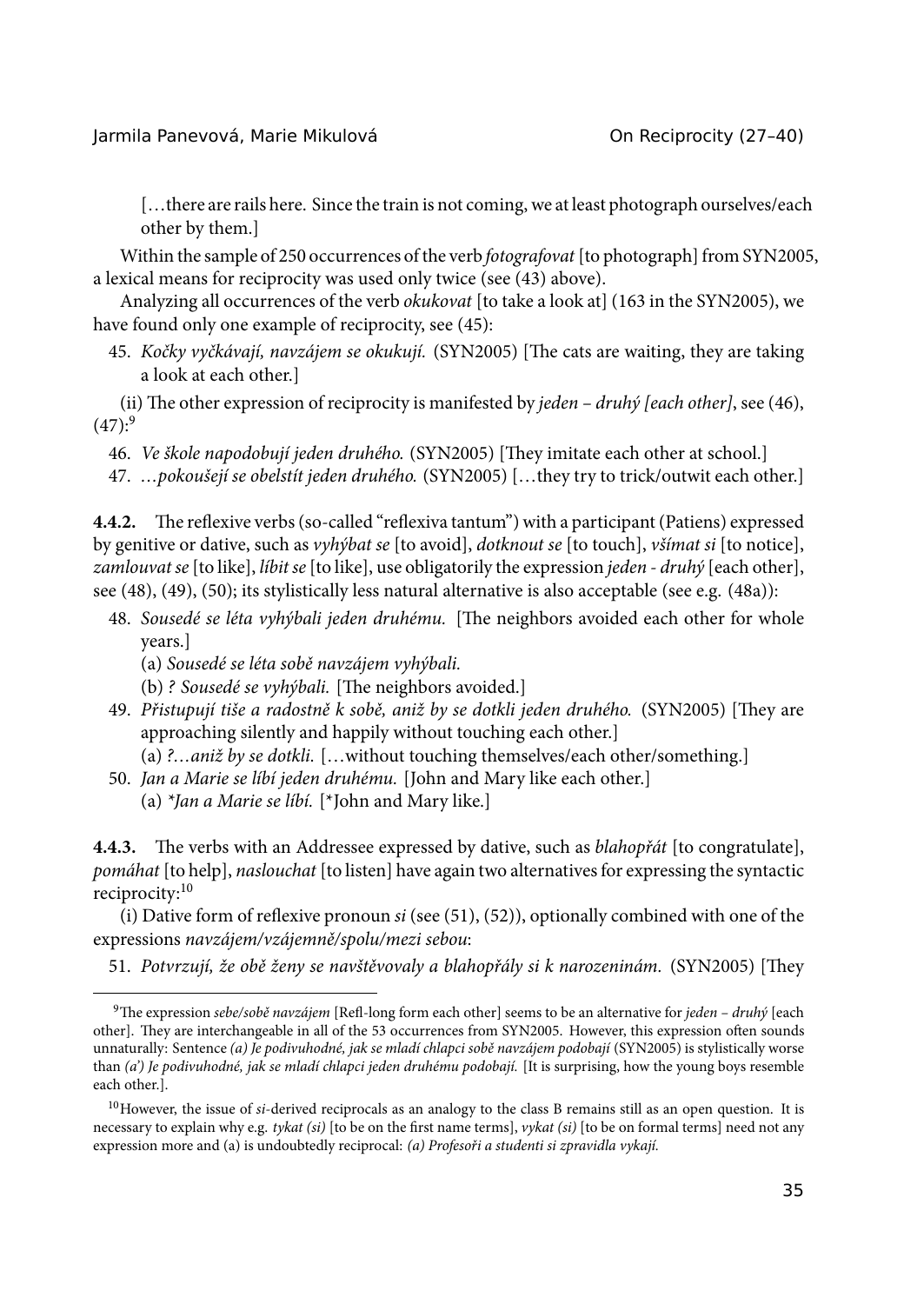confirm that the two women were visiting and congratulating each other on their birthdays.]

- 52. *Společně neseme následky krutého dětství a pomáháme si.* (SYN2005) [We bear together the consequences of cruel childhood and we help each other.]
- (ii) The expression *jeden druhý* [ea[ch oth](#page-8-0)er] in an appropriate form,<sup>11</sup> see (53):
- 53. *Naslouchali jeden druhému a zapomněli za těchto okolností na čas a prostor.* (SYN2005) [They listened to each other [and](#page-5-0) they forgot the time and the space under those conditions.]

**4.4.4.** Verb[s wit](#page-5-0)h the participant expressed by a prepositional case (such as *dívat se na + Accus* [to look at], *narazit na + Accus* [to bump], *křičet na + Accus* [to cry/shout], *volat na + Accus* [to shout], *ptát se na + Accus* [to ask], *předstírat před + Instr* [to pretend], *stydět se před + Instr* [to be ashamed], *smýšlet o + Loc* [to think about], *vědět o + Loc* [to know about]) have again two alternatives, analogically to Section 4.4.3:

(i) reflexive pronoun *se* in an appropriate prepositional case, optionally accompanied by the expressions *navzájem/vzájemně/spolu/mezi sebou*, see (54), (55), (56). Here we encounter the problem considered in Section  $4.3$  again: Though with these verbs the valency position moved into the subject is filled by the prepositional case of the pronoun *se* and it is not empty as in Section 4.3, the famous ambiguity of the reflexive *se* sometimes suggests the other than reciprocal interpretation. While in (54) a non-reciprocal interpretation would be ridiculous, ex.  $(55)$ ,  $(56)$  could be understood also as true-reflexives. The problem is connected with a boundary between a group and sentence coordination. The insertion of the adverb *navzájem* [each other] removes this ambiguity, see (56a):

- 54. *Jan a Marie na sebe narazili v kuřárně.* [John and Mary bumped at each other in the smoking room.]
- 55. *Hoši a dívky se před sebou stydí.* [Boys and girls are ashamed in front of each other/ themselves.]
- 56. *Profesor A a profesor B o sobě vědí, že jsou fyzici.* [Professor A and professor B know about each other/themselves that they are physicians.] (a) *Profesor A a profesor B o sobě na[vzájem vědí, že jsou fyzici](#page-12-6).* [Professor A and professor B know about each other that they are physicians.]
- (ii) Alternatively, the expression *jeden druhý* [each other] can be used, see (57), (58), (59):
- 57. Podívali se jeden na druhého, pokrčili rameny... (SYN2005) [They looked at each other, shrugged their shoulders…]
- 58. Službu chápali oba stejně a jeden to o druhém věděli. (SYN2005) [They both interpreted the service in the same way and they knew it about each other.]

<sup>&</sup>lt;sup>11</sup> We have mentioned the peculiarity of the agreement of the parts of this expression in Note 7. There is one more peculiarity: the rule of the gender prominence (see e.g. Havránek and Jedlička, 1960) is kept here: *(a) Jan a Marie/Marie a Jan blahopřejí jeden druhému* [John and Mary/Mary and John congratulate each-Nom sg masc other-Dat sg masc], whereas *(b) Marie a Eva blahopřejí jedna druhé* [Mary and Eva congratulate each-Nom sg fem other- Dat sg fem].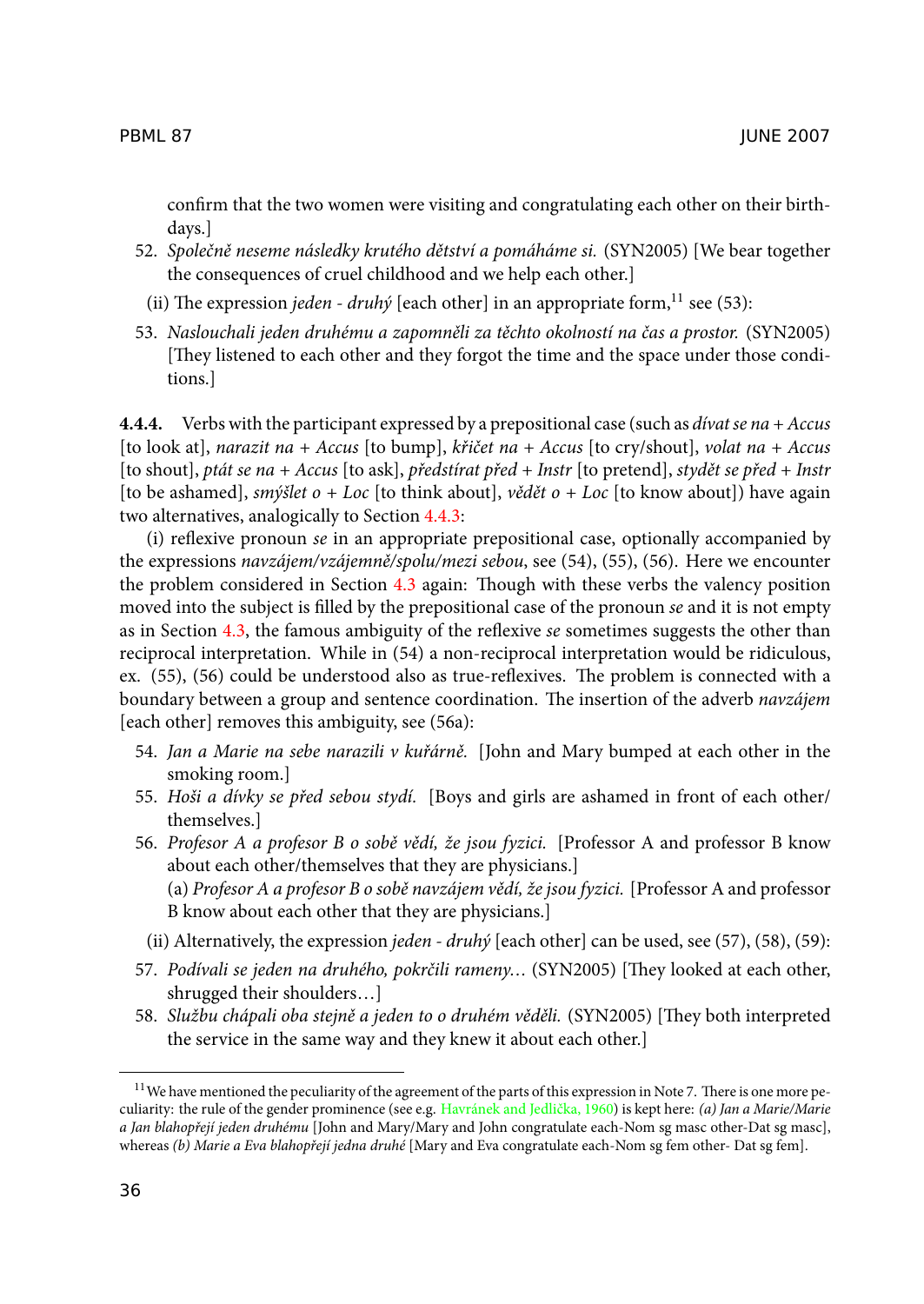#### Jarmila Panevová, Marie Mikulová Chronicová, On Reciprocity (27-40)

59. *Ti dva mladí pitomci podezírali jeden druhého*. (SYN2005) [These two foolish guys suspected each other.]

**4.5.** There is one more means that could be taken into consideration as a possible expression of syntactic reciprocity; though it is possible only with some verbs, it crosses the boundary between A, B from one side and C from the other side. Dimitriadis and Milćev (2006) speak about "discontinuous reciprocals" with similar Serbian constructions (however, this term, according to our opinion, does not fit) and they point out the closeness of these constructions to the accompaniment modification. This type of construction is connected with another syntactic problem, namely the use of the *with*-constructions as an alternative expression for the coordination of sentence members. The other participant of reciprocity in these constructions is not coordinated, but it is expressed by the form typical for accompaniment (or subordinated coordination) *s + instrumental* [with + instrumental case], although the plural form of the predicate indicates a kind of mutuality (reciprocity). This type occurs in the corpus SYN2005 very rarely: We have found it 1x with *dotýkat se* [to touch], see (60), 4x with *navštěvovat se* [to visit each other], see (61), 4x with *objímat se* [to embrace], see (62), though there are also examples only suspected to be reciprocal (see (63)). With (64), both interpretations are acceptable because in the context there is no indication how many participants in the subject of the dependant clause are involved: it is not clear if it is only the speaker of the main clause together with *Skřivan* (then we have to do with the reciprocal reading); if somebody else is involved in the subject, we face the non-reciprocal (asymmetric) reading.

- 60. *Když se Stalin s Trumanem takřka dotýkali špičkami nosu, vecpal se mezi ně britský premiér.* (SYN2005) [When Stalin and Truman were nearly touching by the tips of their noses, the British prime minister squeezed between them.]
- 61. *S Honzou jsme se navštěvovali, jak jen to bylo možné.* (SYN2005) [lit. With Johnie we have visited each other whenever it was possible.]
- 62. *Objímali se s dívkou kolem pasu, (kdykoli s ní šel do parku).* (SYN2005) [lit. They embraced each other with a girl, whenever he went with her to the park]
- 63. *Pes vyskakoval na oba chlapce, kteří se objímali s Annou.* (SYN2005) [A dog sprung on the both boys, who embraced Anna.]
- 64. *Vzpomínám často, jak jsme se loučili se Skřivanem.* (SYN2005) [I often remember, how we said good bye to Skřivan.]

According to our opinion, this construction is possible with some verbs from the class C as well, e.g. *podezírat/podezřívat* [to suspect], *ujišťovat* [to assure], though we have not found any example of that type in the corpus SYN2005. However, the introspective examples (65) and (66) seem to be fully acceptable:

- 65. *Bratr se sestrou se podezírají, kdo z nich dopil láhev whisky.* [lit. Brother with his sister suspect each other who of them finished the bottle of whisky.]
- 66. *Otec se s matkou ujišťují, že se mají pořád rádi.* [lit. Father with mother assure each other that they still love each other.]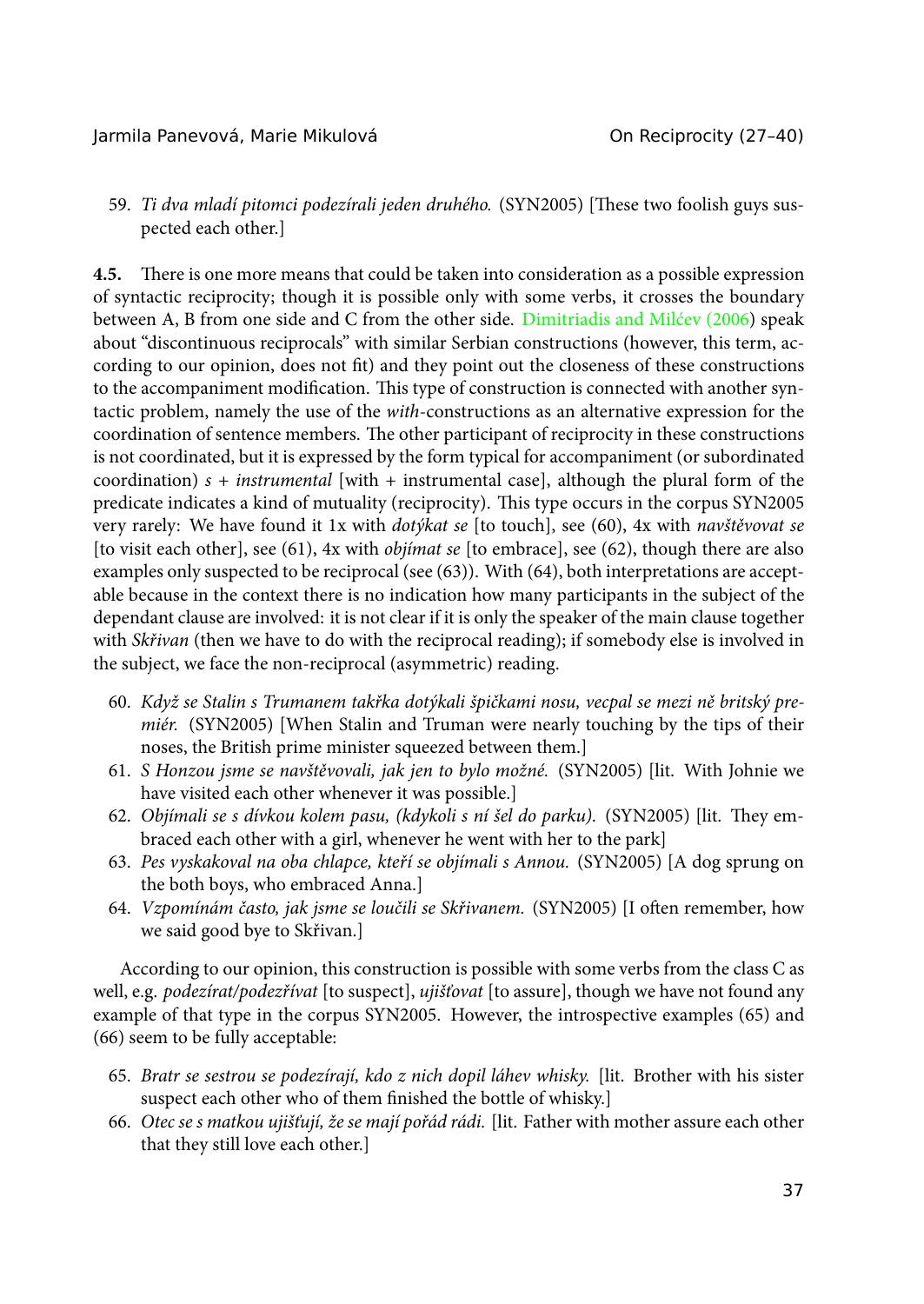#### **5. Conclusion**

We think that the topic of Czech reciprocals has not yet been exhausted. We have proposed several issues open for further studies, e. g. the distrib[utio](#page-11-1)n o[f th](#page-12-7)e optional lexical means, their position in word order, behavior of *si*-reflexives etc.

Recalling our ontological considerations on vagueness in syntactic reciprocal relations (see Panevová, in press, Section 4, as well as Chrakovskij, 1999<sup>12</sup>), our insight into the corpus material confirms for the whole domain of reciprocity that there are many vague and ambiguous constructions, interpretation of which strongly depends on inferencese provided by the speech participants with the knowledge of the broader context or situation. Our hypothesis that the use of the optional lexical means in a syntactically reciprocal construction could be redundant for the verbs from the classes A and B, while it is required (or at least preferred) for the verbs from the class C, was not fully confirmed by the corpora material. Therefore, we let speak several figures exploited from the SYN2005: In Tables 2 and 3 the figures in the column I indicate the number of the occurrences of the lemma having *se/si* on the left or on the right (not more than by 4 positions). The occurrence where syntactic reciprocity was applied is shown in the column II; the column III indicates how many occurrences from II are combined with the lexical item for reciprocity (including *jeden – druhý* [each other]).

#### <span id="page-11-1"></span>*Table 2. Selected verbs from the classes A, B*

|                |            | п   | ш              |
|----------------|------------|-----|----------------|
| dotýkat se     | $280^{13}$ | 68  | 19             |
| objímat se     | 317        | 282 | 8              |
| loučit se      | 207        | 113 | $\mathfrak{D}$ |
| navštěvovat se | 167        | 87  | 23             |

#### <span id="page-11-0"></span>**Acknowledge[ment](#page-11-0)**

The research was supported by the Ministry of Education, Youth and Sport (within the project MSM0021620838 and LC 536) and by Grant Agency of the Czech Republic (within the project 405/06/0589).

#### **Bibliography**

[Chrakovskij1999] Chrakovskij, V. S. 1999. Diateza i referentnost. In: Teorija jazykoznanija. Rusistika. Arabistika. Sankt Peterburg, 67-101.

<sup>&</sup>lt;sup>12</sup>He speaks here Chrakovskij (1999) about holistic/general meaning (celostnoje znachenije), where the particular role of the participants involved is not indicated.

<sup>&</sup>lt;sup>13</sup>As to this verb, we have provided a selection of 280 occurrences from the whole number of occurrences exceeding 1 500 occurrences.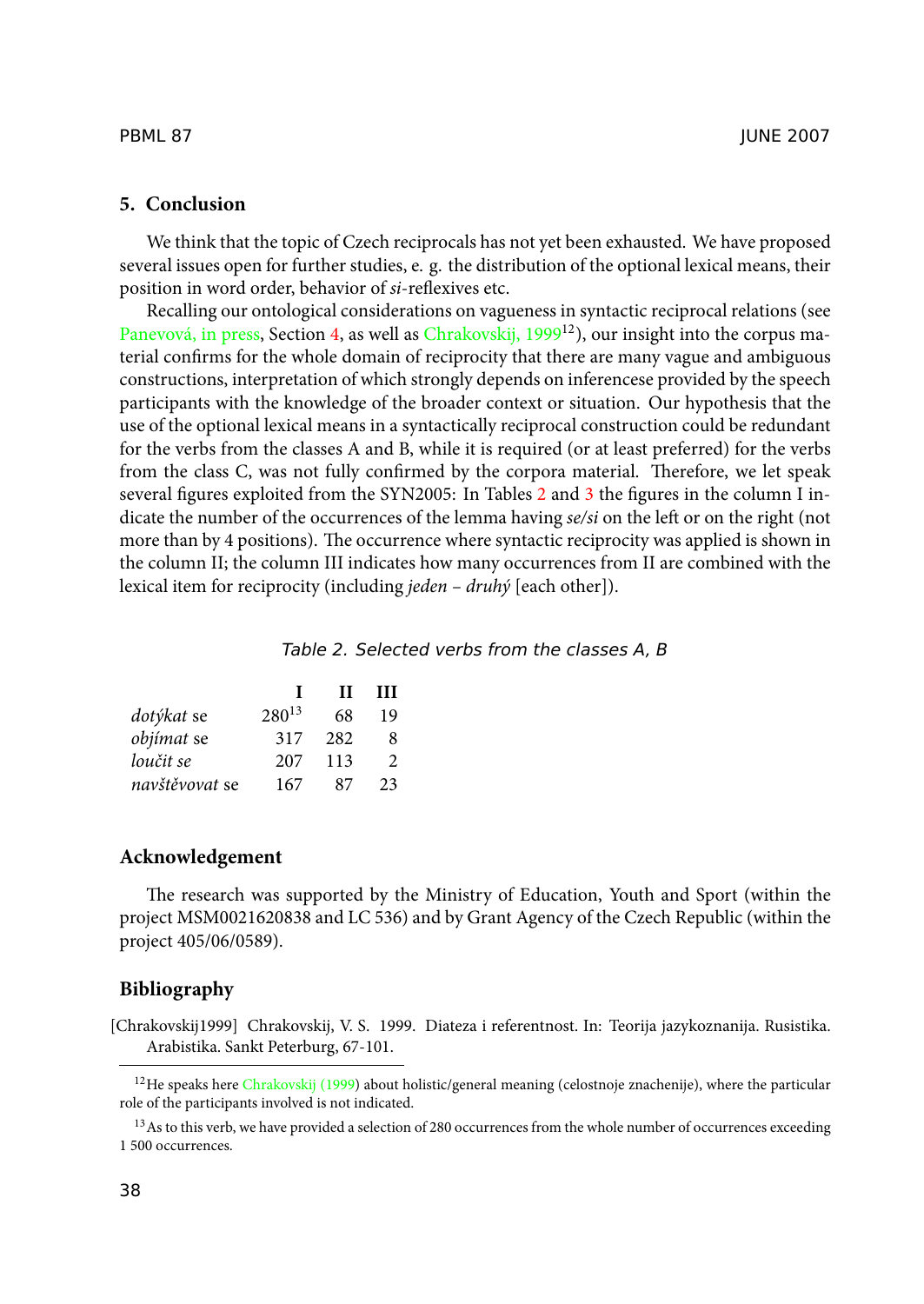| I   | Н  | ш  |
|-----|----|----|
| 172 | 4  | 4  |
| 141 | 4  | 4  |
| 135 | 1  | 1  |
| 122 | 67 | 49 |
| 101 | 10 | 8  |
| 92  | 7  | 6  |
| 84  | 19 | 12 |
| 76  | 14 | 6  |
| 67  | 1  | 1  |
| 51  | 5  | 5  |
| 50  | 19 | 12 |
| 46  | 5  | 4  |
| 28  | 0  | 0  |
| 15  | 13 | 11 |
| 9   | 6  | 5  |
| 9   | 4  | 0  |
|     |    |    |

<span id="page-12-7"></span>*Table 3. Selected verbs from the class C*

- [Dimitriadis and Milćev2006] Dimitriadis, A. and T. Milćev. 2006. Symmetric and non-symmetric reciprocals in Serbo-Croatian. Handout for FASL 6.5. Nova Gorica.
- <span id="page-12-6"></span>[Havránek and Jedlička1960] Havránek, B. and A. Jedlička. 1960. Česká mluvnice [Grammar of Czech]. SPN, Praha.
- <span id="page-12-4"></span>[Lopatková et al.2006] Lopatková et al., 2006. Valency Lexicon of Czech Verbs: VALEX 2.0. Technical Report TR-2006-34. Ústav formální a aplikované lingvistiky Matematicko-fyzikální fakulty UK, Praha.
- <span id="page-12-3"></span>[Mikulová et al.2005] Mikulová et al., 2005. Annotation on the tectogrammatical level in the Prague Dependency Treebank. Technical Report 2006-30. Ústav formální a aplikované lingvistiky Matematickofyzikální fakulty UK, Praha.
- <span id="page-12-1"></span>[Panevová1999] Panevová, J. 1999. Česká reciproční zájmena a slovesná valence [Czech reciprocal pronouns and valency of verbs]. Slovo a slovesnost, 60, 269-275.
- <span id="page-12-0"></span>[Panevová2001] Panevová, J. 2001. Problémy reflexívního zájmena v češtině [Issues of reflexive pronoun in Czech]. In: Sborník přednášek z 44. běhu Letní školy slovanských studií. Univerzita Karlova, Filozofická fakulta, Praha, 81-88.
- <span id="page-12-5"></span>[Panevová2006] Panevová, J. 2006. Dvě poznámky k tzv. vágnosti [Two remarks on so-called vagueness]. In: Od fonemu do tekstu. Prace dedykowane Prof. Romanovi. Laskowskiemu (eds. I. Bobrowski, K. Kowalik ).Instytut Języka Polskiego PAN, Wyd. LEXIS, Kraków, 301-304.
- <span id="page-12-2"></span>[Panevováin press] Panevová, J. in press. Znovu o reciprocitě [Reciprocity revisited]. Slovo a slovesnost, 68.